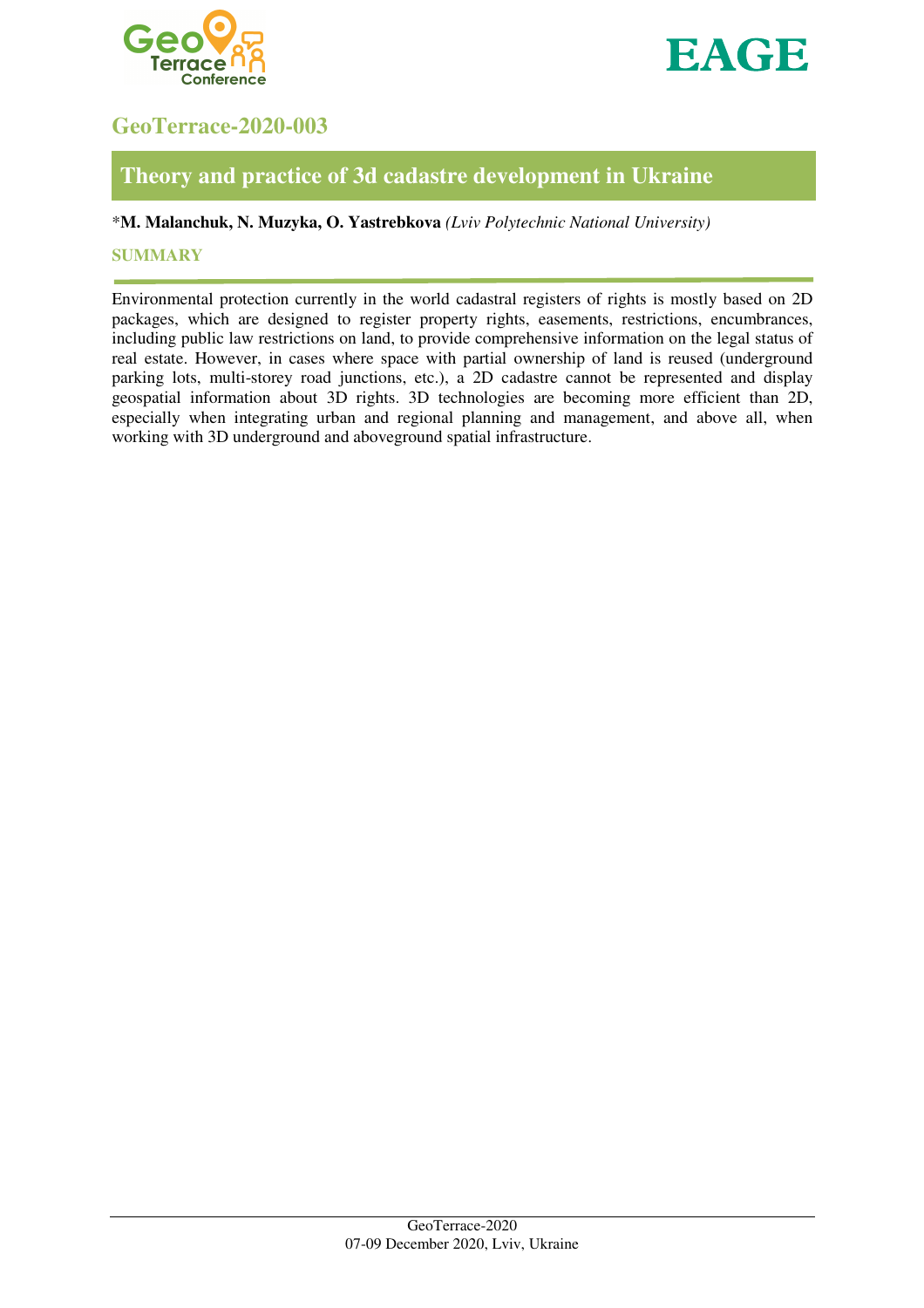



#### **Introduction**

The essential factor for Ukrainian cadastre development is the study of the 3D cadastre basics, international experience and jurisdictions and its functioning at all levels, as well as the theoretical creation of a basis for the further functioning of a 3D cadastre. This approach leads to the definition of 3D legal and 3D physical objects, their registration in inventories and modelling. Environmental protection currently in the world cadastral registers of rights is mostly based on 2D packages, which are designed to register property rights, easements, restrictions, encumbrances, including public law restrictions on land, to provide comprehensive information on the legal status of real estate. However, in cases where space with partial ownership of land is reused (underground parking lots, multi-storey road junctions, etc.), a 2D cadastre cannot be represented and display geospatial information about 3D rights. 3D technologies are becoming more efficient than 2D, especially when integrating urban and regional planning and management, and above all, when working with 3D underground and aboveground spatial infrastructure.

#### **Methods of investigation**

To study the process of functioning of a three-dimensional cadastre, the formal-logical and contentgenetic aspects of this issue were involved. In other words, the formal logical side is responsible for the collection and processing of materials following the research topic, and the content-genetic side is responsible for theoretical generalization using laws. The choice of research method determines:

- processes of a three-dimensional cadastre, which together form a single essence and principle of management, conservation of land in the land management system;
- the use of links, relationships, quantity, quality, contradictions in the study of the parameters of the 3D cadastre in conjunction with functions;
- the role of the 3D cadastre in the performance of land management, management and urban planning works;
- determination of the feasibility and role of a person in the formation of a 3D cadastre in the real estate market.

#### **Results of investigations**

The cadastre is always connected with the land. In large cities, land use is becoming more intense as different types of land use emerge. In other words, land plots are located below and above other land plots. This is a significant challenge for the current cadastral system, which is unable to solve the problem without the introduction of the third dimension. The platform for the functioning of a 3D cadastre are objects with different types of space use, which can be classified as follows:

- objects located one above one;
- objects with infrastructure above and below ground;
- a large number of cables, pipes;
- multi-storey apartment complexes.

These physical 3D objects do not correspond to legal objects, which in turn are clearly defined. Therefore, they cannot be determined as cadastral objects on cadastral plans. In other words, these objects cannot be used as a basis for registration. Implementation of a 3D cadastre in Ukraine requires the functioning of a perfect cadastre model. General 3D cadastral registration is the process of implementation of rights in three-dimensional space. The legal framework, with the specified real estate agreement and cadastral registration, should support the installation and transfer of 3D rights. The completeness of the information is formed during the registration of an object. Therefore, 3D cadastral registration must ensure the completeness of data in three-dimensional time about real estate objects and ensure the completeness of data for all areas of production. At the moment, there is no registration in 3D, even professionals (notary, real estate agents, cadastral workers) may not know about the complex spatial position of a 3D object, and, accordingly, the public and specialists who are not cadastral services (planners, contractors) also do not own information. Therefore, the most important from the information point of view is the need for a better understanding of the 3D position structure of the object.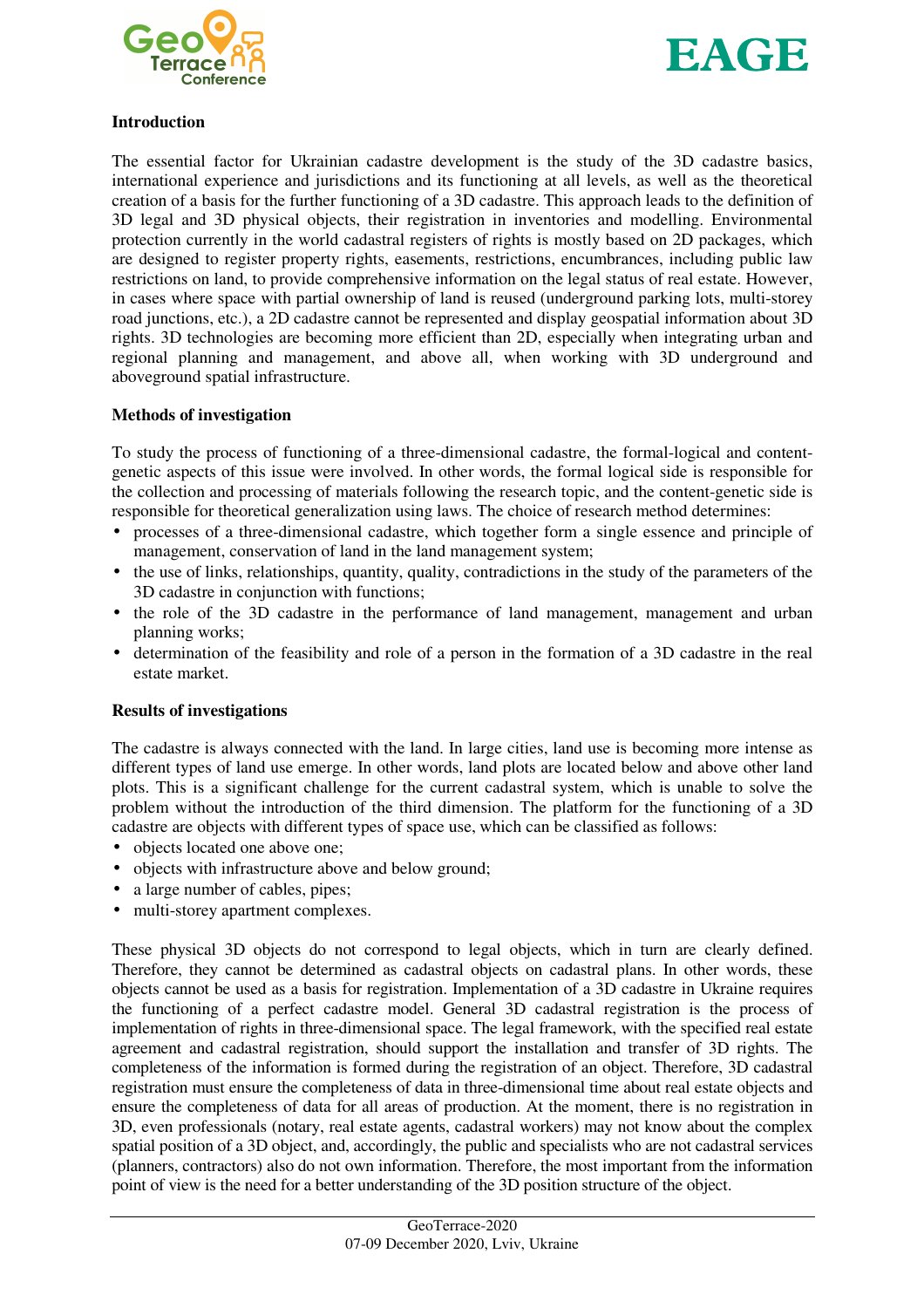



The better the availability of registration (objects that do not have a complex geometry), the better the legal security of the property. The start of 3D registration will lead to the formation of a 3D cadastral registration. If we investigate three-dimensional registration in the legal field, it is necessary to introduce the concept of 3D legal objects, which in turn entails changes in the legislative field (civil code), which is a long process. The best practical application of a 3D cadastre with the most significant utility is in densely built-up areas.

Storing a physical object in a 2D cadastral registration is quite promising, given the economic situation. In other words, it is very beneficial in terms of accessibility. That is, information about 2D and 3D must be available and then merged automatically. The disadvantage is the existing model of data registration, which is only two-dimensional. When implementing 3D cadastral registration, several stages can be separated. 3D registration begins with the defined possibilities of creating 3D property units within the land plot. The next step is to study the units of 3D properties, such as filling a public register with a description of the land or integrating 3D information into cadastral registration. At the final stage, the provisions can be established, which define the structure and size of the 3D data, which in turn is used to support the 3D registration properties. The countries with advanced 3D cadastre functioning have examined the following issues (Stoter, 2004):

- how to create 3D property units within the existing legal framework?
- what was the main driver for creating property units in 3D?
- whether 3D-property rights exist independently of the land registration?
- what are the main disadvantages of the current registration with the 3D property?

Land cadastral information is a cadastral basis with a description of data on each land plot, which together forms a model of information, in other words, any source that provides specific information is the primary source. All information contained in the information model of the Earth is divided into spatial and attributive. Necessary cadastral information on land is collected during the implementation of cadastral land management, land privatization and other technological procedures on land, which is then collected in the database of the land cadastral system, regardless of whether it is presented in paper form or the form of electronic media (Benhamu, 2002). In the course of economic development, the need for more diverse information materials becomes more and more urgent. The data stored in traditional cadastral systems do not meet the requirements of surveillance, management, decision making, forecasting and development planning. The most significant problems are:

- insufficient accuracy of geometric data;
- quality and speed of data access;
- differences between the plan and the register.

Another type of problem is the ability to perform analysis and reporting. Using a traditional analogue register, the owner cannot easily specify a primary parameter, such as the number of land plots described. At the stage of collecting certain information, verification of the clarity of spatial data, as well as the reliability of the attribute data of the land plot, should be introduced. Particular attention should be paid to the electronic card or the user's ability to create a personalized card (Sohnych et al., 2005). One of the main factors of the 3D cadastre, which is not considered in the modern understanding of land cadastral information, is the volume of the object and the structure of the terrain, which in turn causes the incorrect functioning of the 3D cadastre. Besides, there is an equally popular factor, such as timekeeping, i.e. historical information about an object over time. When operating a 3D cadastre, it should be noted that all cadastral information should be integrated, in other words, the connectivity of all data that create a single information system in three-dimensional space when they are superimposed. 3D-geoinformatics is gaining importance for decision-making on land acquisition and land use rights. The increase in the number of landowners in urban conditions is a problematic situation associated with subsequent factors, namely the demarcation of objects. This problem can be solved with the help of 3D-visualization and 3D-design with subsequent implementation in practice. But there is a significant omission when a legal object materializes by binding it to a physical object.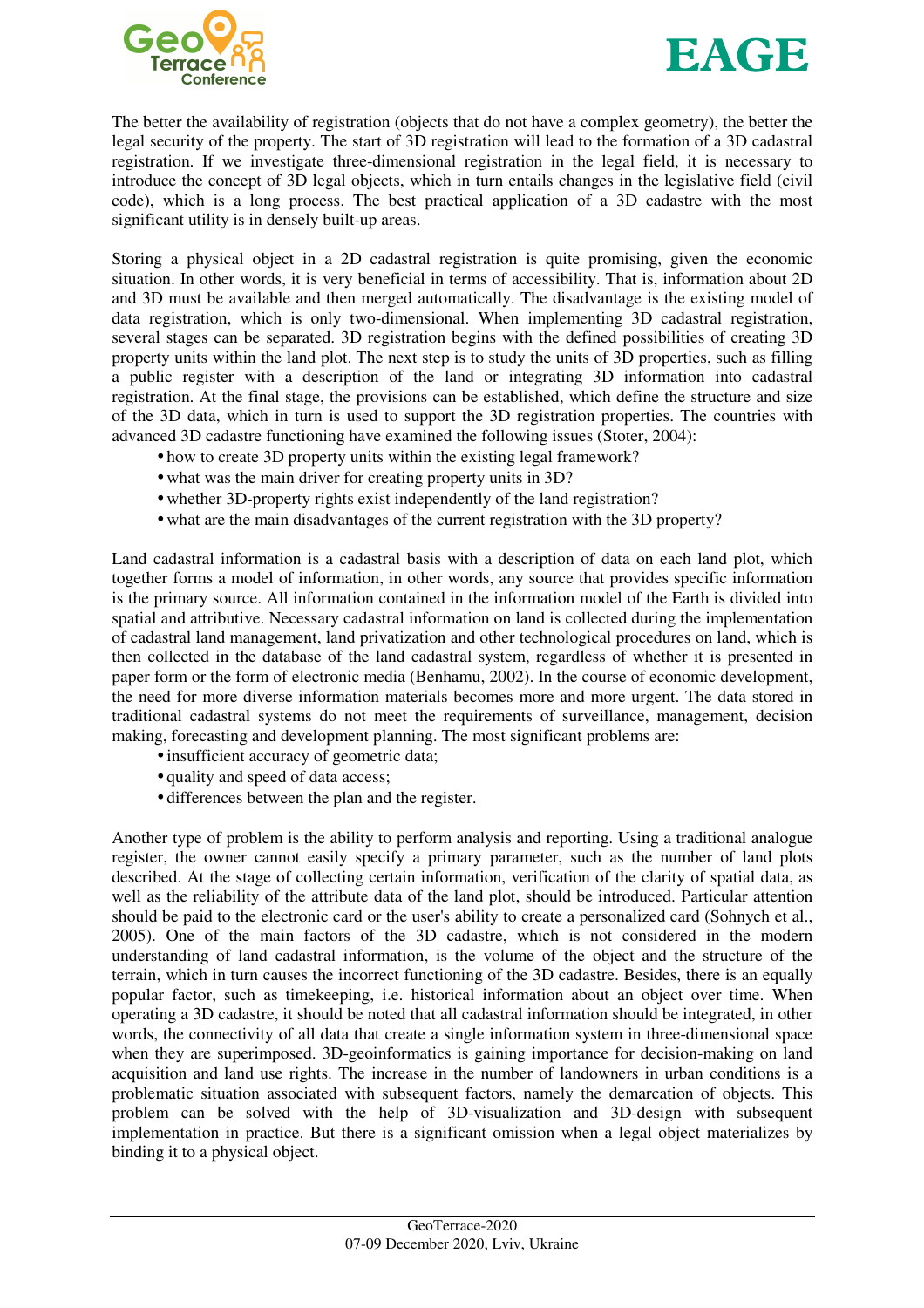



Registration of rights to a 3D plot must contain and ensure certainty of ownership, protection of rights and precise spatial placement (Stoter et al., 2016). In general, not all cadastral jurisdictions in the world maintain a digital cadastral database. The conceptual design of such registration is preserved regardless of whether it contains a paper or digital cadastre or not. This applies to the jurisdictions of the 2D cadastre and the 3D cadastre, thereby ensuring the ownership of the 3D parcel. In other words, it protects the rights of owners and provides valuable financial instruments such as mortgages, insurance, valuation and taxation. In the future, 3D information modelling should support 3D visualization, i.e. not only cadastral registration but specific spatial units of rights, duties, restrictions. It is essential that in the 3D information model as a basis, it is necessary to include public and private entities, which in turn will perform a number of crucial functions for the functioning of the 3D information model, including:

- development and registration of zoning plans in 3D;
- registration (public law) of restrictions in 3D;
- design of new spatial units (underground parking lots, road junctions, etc.);
- obtaining a specific land plot in 3D space:
- request and response for extensions in the land plot (after relevant checks);
- securing funding for future pending objects in 3D;
- reconnaissance and measurement of spatial units, objects in 3D;
- granting complete rights to customers;
- storage in space and time, analysis of spatial 3D units;
- distribute, visualize and use spatial objects.

A 3D information model requirement is to support various types of 3D units. In turn, measurements with a specific period should be attached to the information model, which will allow representing several versions of the same object in a period, which is associated with the terrain. The problem of combining two-dimensional land plots with three-dimensional plots, namely the database and the exchange format, is one of the main issues that must be eliminated before the creation of cadastral modelling. Various approaches were proposed by (Thompson 2017) for European countries, which can also serve as an example for us in solving the problem in the modern understanding of the functioning of 3D, as follows:

- storing 3D objects in a separate database from another 2D database;
- saving only the front face, without bindings;
- storage of all topographic plans in the central database system only in 2D form;
- storage of 3D areas in CAD or pdf format, which can later be extracted from the archive;
- integration of 2D sections and 3D objects into one database, with preliminary compatibility clarification.

Spatial modelling of information is impossible without the 4th coordinate, which is responsible for time. In other words, the fourth space in real estate is an essential aspect of cadastral registration (van Oosterom, 2013). It should be noted that the rights, obligations and restrictions are temporal. Thus, cadastral information in 4D becomes necessary when the past period is required for a specific property, or when historical details on the development of land tenure in a particular region are necessary for the implementation of future land policy, i.e., this is an aspect of time (4D). A visual representation of the combination of 2D and time factor (4D) as the basis of cadastral modelling of information is given in Figure 1. Since each object in the future will contain 4D information, such an information model must support the time dimension by adding separate attributes of the time range. The left side (stationary) is represented by two-dimensional axes  $X$  and  $Y$ , and the axis which is responsible for the temporal position of the object time (time), in this example is the land plot  $P_1$ . Thus, we have one land plot  $(P_1)$  with a timestamp  $t_0$ , which after a certain period will be divided into two separate objects  $P_2$  and  $P_3$ . In the process of division, a new time reference  $t_1$  was made, for some time the real estate object  $P_3$  was divided into two independent plots  $P_4$  and  $P_5$  with a new reference t3, i.e. land consolidation is observed. The right part (progressive) reflects the movement of the areas of land plots for grazing  $P_1$  and  $P_2$  in time  $t_0$ . The difference in this part is that the area itself moves in time, but with the fixation of the original area at time  $t_0$ .